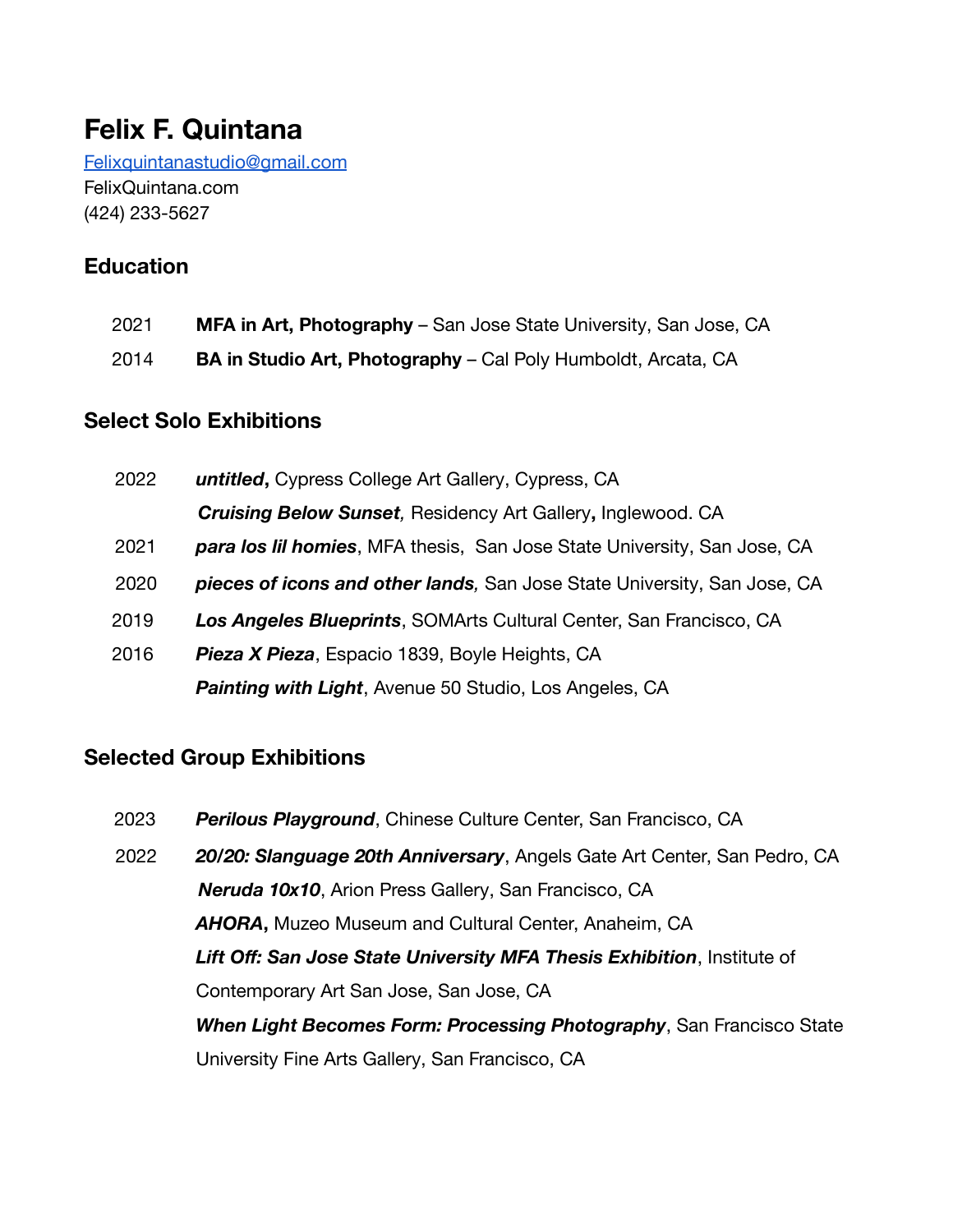| 2021 | Altamed + MOLAA 25 <sup>th</sup> Anniversary Exhibition, Museum of Latin American  |
|------|------------------------------------------------------------------------------------|
|      | Art, Long Beach, CA                                                                |
|      | Selections from Permanent Collection Purchase Prize, Reese Bullen Gallery,         |
|      | Humboldt State University, Arcata, CA                                              |
|      | <b>Quiet Please Pop-up, Tlaloc Studios, Los Angeles, CA</b>                        |
|      | All Our Senses, MACLA, San Jose, CA                                                |
|      | <b>Uplift / Heavy Lift, Berkeley Art Center, Berkeley, CA</b>                      |
|      | To Make Home, NIAD Art Center, Richmond, CA                                        |
| 2020 | cuatro por cuatro, Espacio 1839, Los Angeles, CA                                   |
|      | <b>Fuerza, MACLA, San Jose, CA</b>                                                 |
|      | <b>ARCHIVE MACHINES, Los Angeles Municipal Gallery, Los Angeles, CA</b>            |
|      | <b>Never Fade Away, Flatline Gallery, Long Beach, CA</b>                           |
| 2019 | <b>On Film:</b> Capturing the Then and Now, MACLA, San Jose, CA                    |
|      | <b>HOMEBASE, Residency Art Gallery, Inglewood, CA</b>                              |
| 2018 | Crossroads in Los Angeles: Seven Photographers, Seven Perspectives.                |
|      | Pico Union Project Gallery, Los Angeles, CA                                        |
|      | <b>Color Up, Ace/121 Gallery, Los Angeles, CA</b>                                  |
| 2017 | <b>Dark Progressivism: The Built Environment</b> , part of Getty Pacific Standard  |
|      | Time: LA/LA, Museum of Art & History, Lancaster, CA                                |
|      | In Paper We Trust, The Dot Project, London, England, UK                            |
|      | <b>Black &amp; Brown: Love Is Revolutionary, Avenue 50 Studio, Los Angeles, CA</b> |
| 2016 | Tastemakers & Earthshakers: Notes from Los Angeles Youth Culture,                  |
|      | 1943-2016, Vincent Price Art Museum, Monterey Park, CA                             |
|      | <b>News &amp; Weather, Vox Populi Gallery, Philadelphia, PA</b>                    |
|      | <b>Chicos Pero Locos:</b> Mini Art Museum X Slanguage Studio, LAXART, West         |
|      | Hollywood, CA; Phoenix Art Museum, Phoenix, AZ                                     |
| 2015 | Young Alumni, Humboldt State University First Street Gallery, Eureka, CA           |
| 2014 | <b>Beyond Structure</b> , 111 Minna Gallery, San Francisco, CA                     |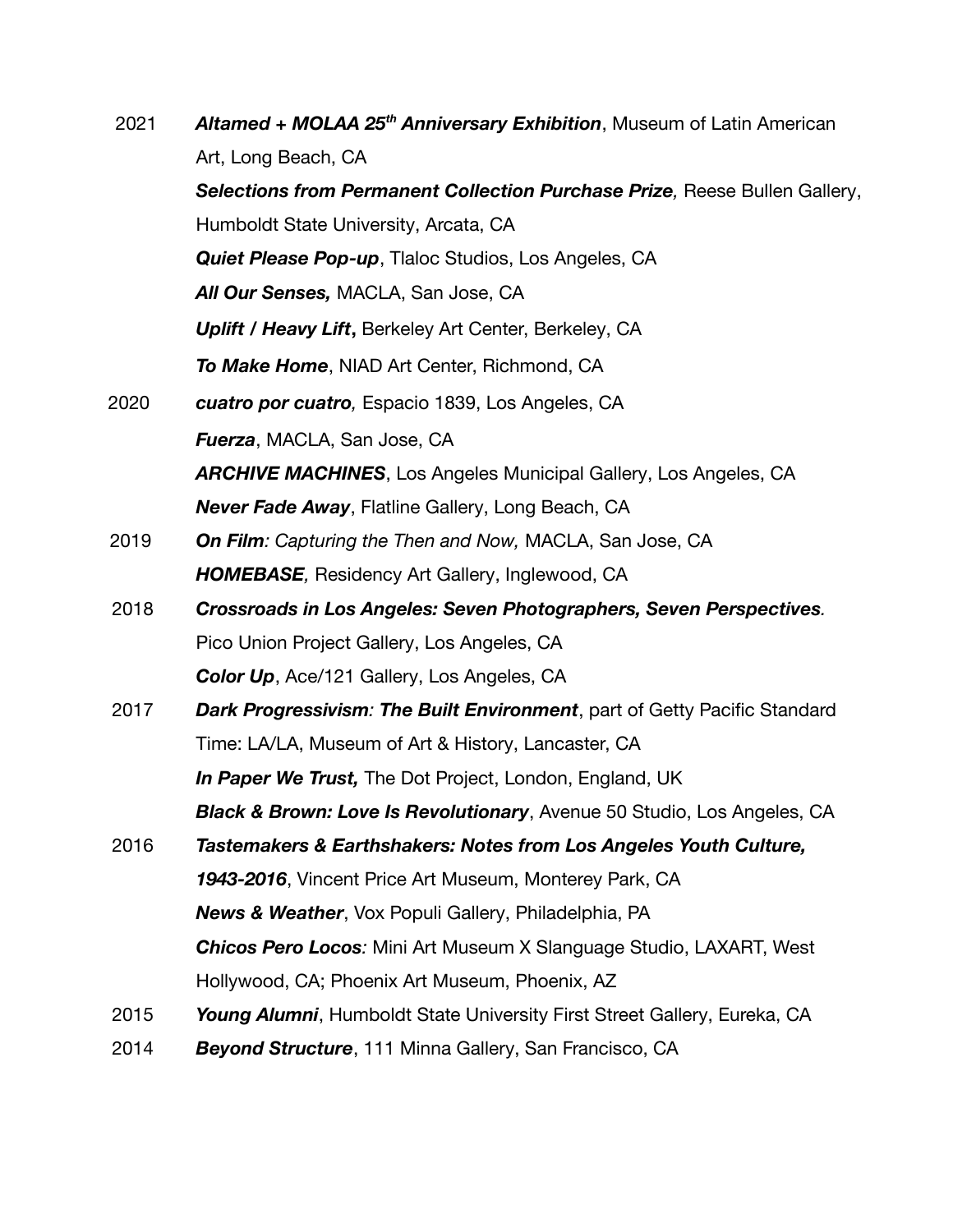*Graduate Art Exhibition*, Reese Bullen Gallery, Humboldt State University, Arcata, CA

2012 *Coincidental Cohesion*, Upstairs Art Gallery, Arcata, CA

#### **Teaching / Professional Experience**

2022 **Education Specialist** – UCLA, Hammer Museum, Winter-Spring 2022

2021 **Lecturer** – Arts Education 109: Design | Media Arts Methods for the Teaching Artist, University of California, Los Angeles, School of Art and Architecture, Visual and Performing Arts Education Program, Fall 2021 **Lead Teaching Artist** – Southeast Los Angeles Youth Arts Academy, Pilot Program, Summer 2021, virtual **Teaching Artist** – Community Resources, Community Power - co-organized with Silicon Valley Rising, Virtual **Teaching Artist** – Mapping Justice: San Jose Stories, San Jose State University English Dept., Virtual, Spring 2021 2020 **Teaching Associate** – Beginning Digital Photography Fall 2020 Dept. of Art and Art History, San Jose State University, Virtual **Teaching Artist** – Teaching for Social Change: Strategies for Enhancing Media Literacy In 2020, Hammer Museum, Virtual **Teaching Artist** – Mission Voices Summer, Virtual Program, Southern Exposure, San Francisco. CA, Virtual **Artist Mentor** – One on One Mentorship, SouthernExposure, San Francisco, CA 2019 **Teaching Associate** – Beginning Digital Photography, Fall 2019 Dept. of Art and Art History, San Jose State University, San Jose, CA

2019 **Teaching Artist** – Mission Voices, Southern Exposure, San Francisco, CA **Teachers Assistant** – Intermediate Digital Imaging, Valerie Mendoza, Department of Art and Art History, San Jose State University **Teachers Assistant** – Image and Idea, Robin Lasser, Department of Art and Art History, San Jose State University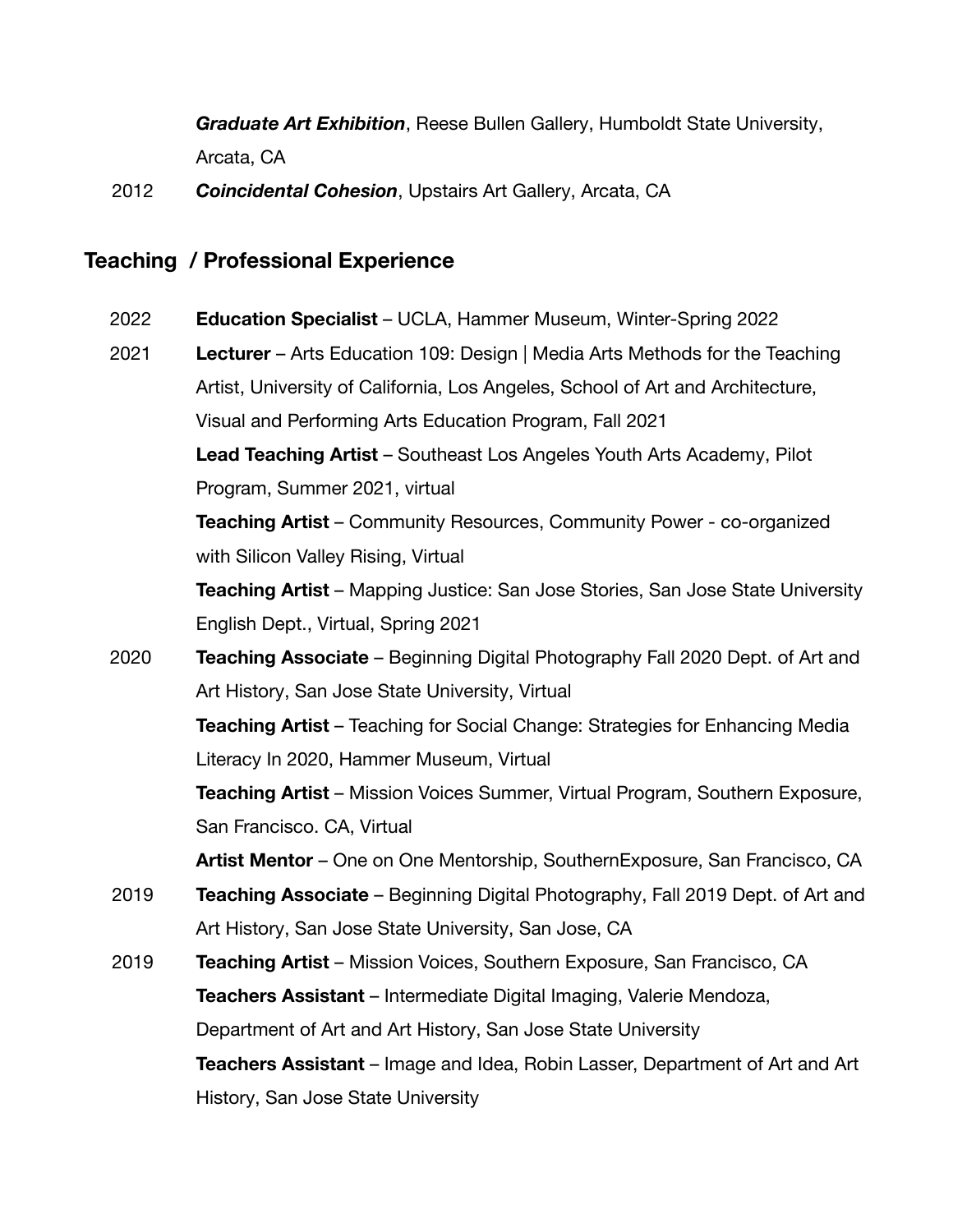- 2018 **Gallery Photographer** Natalie and James Thompson Gallery, 2018-2021. **Teaching Artist** – artworxLA (The Heart Project), Los Angeles, CA, 2016-2018. **Teaching Artist** – Plaza De La Raza, Los Angeles, CA. **Teaching Artist** – Summer of Youth (SOY) Artista Program, Self Help Graphics & Art, Boyle Heights, CA
- 2016 **Teaching Artist** Slanguage Studio, Slanguage Teen Art Council (STAC), LAXART, West Hollywood, CA
- 2014-15 **Photography Mentor** Las Fotos Project, Augustus Hawkins High School
- 2011-14 **Teachers Assistant** Advanced Color Photography, Nicole Jean Hill, Humboldt State University, Arcata, CA **Teachers Assistant** – Intermediate Black and White Photography, Don Gregorio Anton, Humboldt State University, Arcata, CA **Teachers Assistant** – Beginning Black and White Photography, Don Gregorio Anton, Humboldt State University, Arcata, CA **Darkroom Technician** - Photo. Dept., Humboldt State University, Arcata, CA **Darkroom Assistant** - Photo Dept., Humboldt State University, Arcata, CA

## **Residencies / Workshops**

- 2021 **Artist in Residence**, Facebook / Meta Open Arts, Sunnyvale, CA **Artist in Residence**, Working Partnerships USA, San Jose, CA
- 2020 **Artist in Residence**, Art of Movement Residency, MACLA, San Jose, CA
- 2016 **Photo Workshop New York**, New York, NY
- 2011 **Certificate in Architecture**, Design Discovery Program, Harvard Graduate School of Design, Cambridge, MA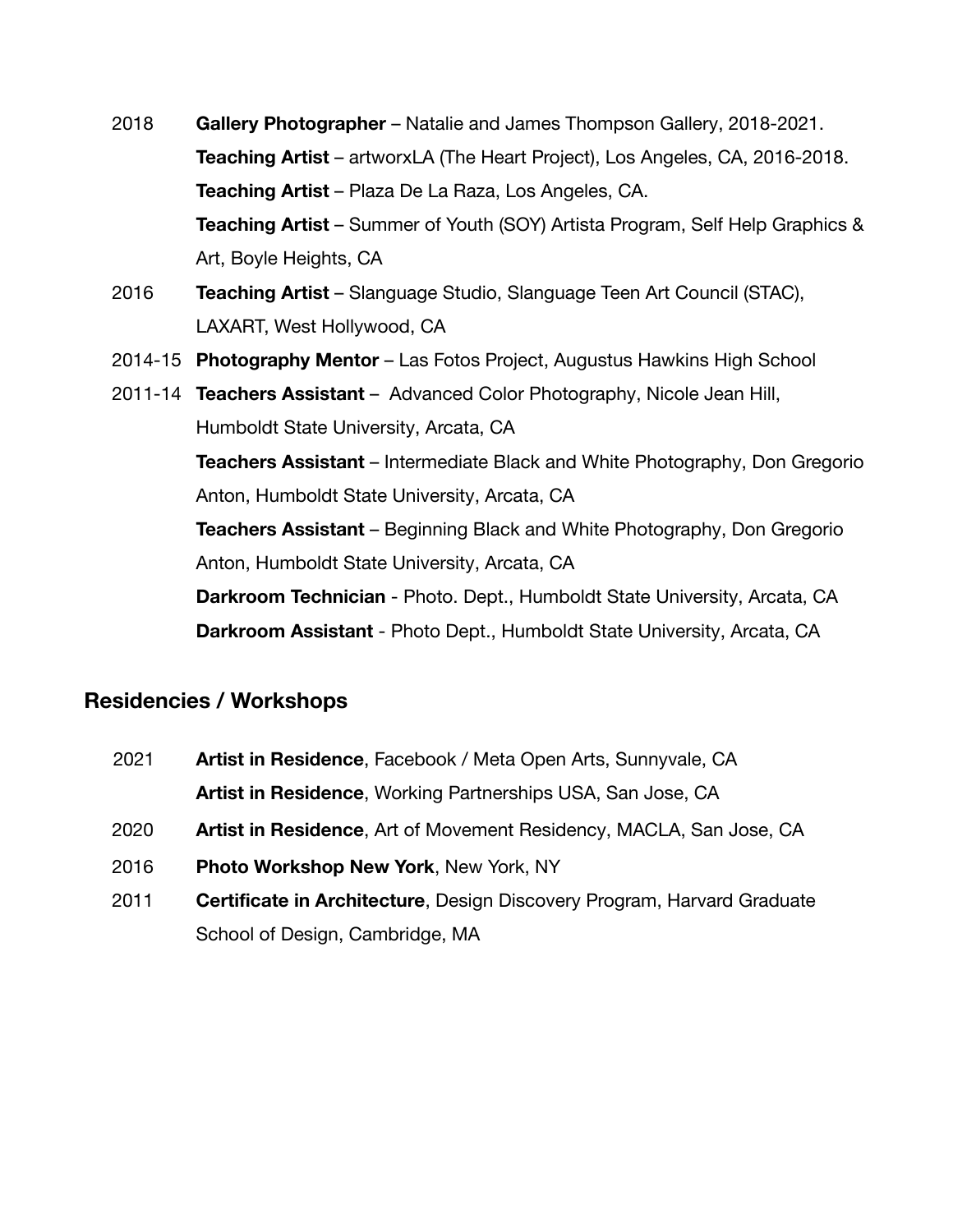# **Artist Talks / Panels**

- **● South of Expo: Art, Artists, and Cultural Spaces,** Panelist, California African American Museum, Los Angeles, CA, 2022
- **● Visiting Artist Lecture,** CalArts CAP, Espacio 1839, Los Angeles, CA, 2022
- **● Portfolio Reviewer,** 2022 Members Exhibition, Berkeley Art Center, 2022, virtual
- **● Grant Panelist**, SF Visual Arts Grant, San Francisco Arts Commission, 2022, virtual
- **● Art For College Program**, visiting artist, Greetings from South Central LA, 2022, virtual
- **● Ron M. Saunders and Felix Quintana,** artist talk, co-organized by PhotoAlliance and San Francisco State University , San Francisco Art Institute, San Francisco, CA, 2022
- **● The Arts As Agents for Change**, panel discussion, Silicon Valley Nonprofit Racial Justice Summit, 2021, virtual
- **● First Exposures youth residency,** visiting artist, led by Mildred Howard, sponsored by San Francisco Arts Commission, 2021, virtual
- **● Thirsty Thursday Artist Talk: To Make Home**, NIAD Art Center, virtual, 2021
- **● Cuatro Por Cuatro Artist Talk,** self-organized, virtual, 2020
- **● Slanguage Studio: You Gotta See It To Be It,** Compound Long Beach, Virtual, 2020
- **● pieces of icons and other lands, MFA advancement to candidacy**, San Jose State University, Martin Luther King Jr. Library, San Jose, CA, 2020
- **#YouthPower**, L.A. Theatre Co., Altamed Headquarters, Commerce, CA, 2017
- **Without Compromise**, Humboldt State University, Art Department, Arcata, CA, 201

#### **Awards & Accolades**

- 2021 **Curator Spotlight Award,** Berkeley Art Center, Uplift/Heavy Lift exhibition
- 2017 **Commendation for Teaching**. SOY Artista: Summer Youth Program by Self Help Graphics & Art, Awarded by Hilda Solis, County of Los Angeles
- 2016 **Photo Workshop New York Scholarship**, Spazio Labo Centro di' Fotografia
- 2014 **Individual Artist Achievement in Visual Art**, Humboldt State University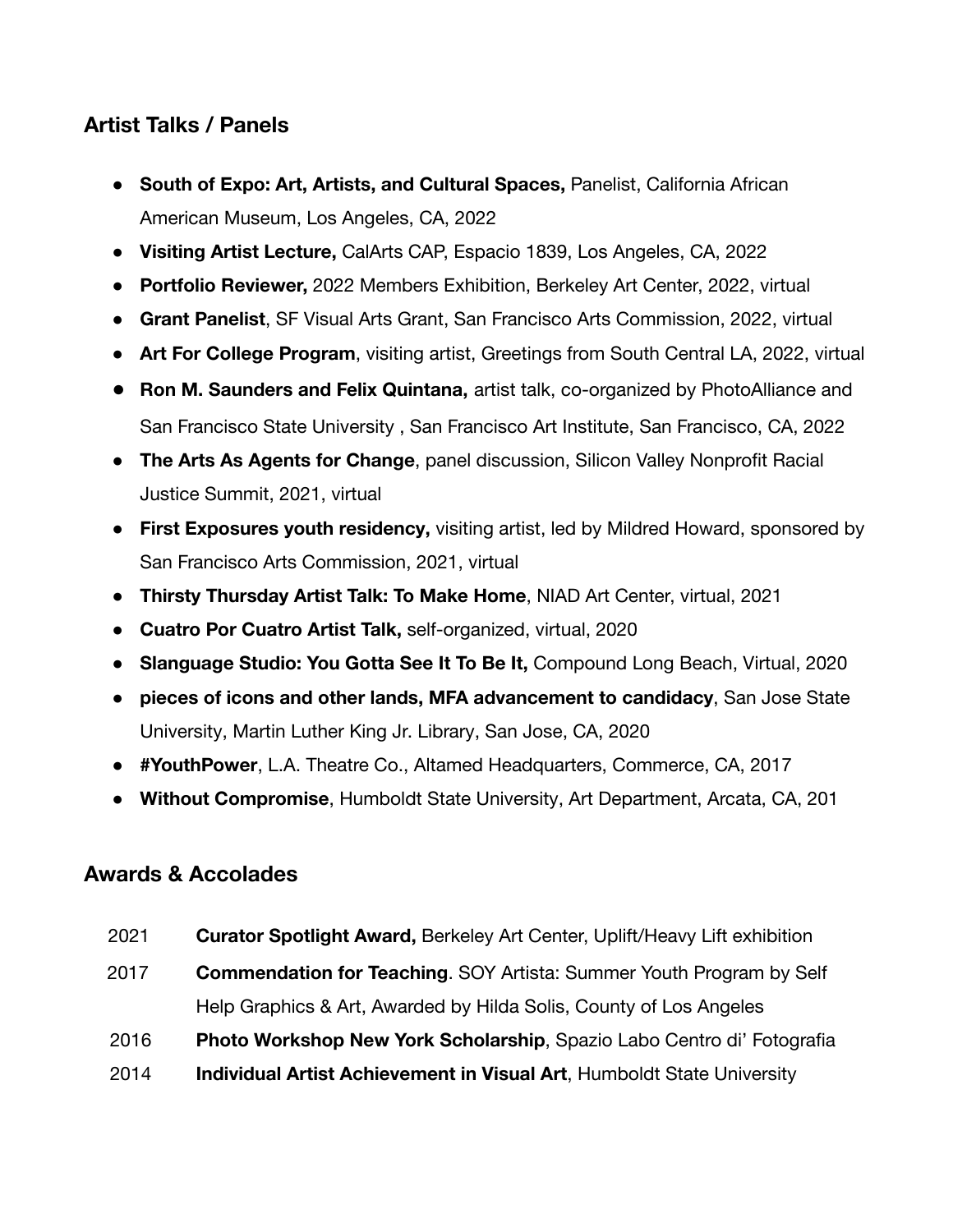**President's Purchase Prize**, Graduate Exhibition, Humboldt State University **Tom Knight Award for Photography**, Humboldt State University **SPE National Conference Travel Grant**, Society for Photographic Education

## **Public Art / Community Engagement**

- 2020 **Never Fade Away**, Storefront Projection, Flatline Gallery, Long Beach, CA
- 2019 **San Jose Stories**, collaboration with Robin Lasser, San Jose Museum of Art, San Jose, CA
- 2018 **Jardine del Arte** (organized by Self Help Graphics), Grand Park
- 2017 **L Festival**, organized by Avenue 50 Studio, Pico Rivera Sports Arena, Pico Rivera, CA
- 2016 **Art Squared Gallery**, organized by Los Angeles Dept. of Parks and Rec, Pershing Square, Downtown Los Angeles, CA

## **Bibliography**

- 1. *Cruising Below Sunset, essay by Javier Arellano Vences, [https://residencyart.com/wp-content/uploads/2022/06/Cruising-Below-Sunset-Felix-Qu](https://residencyart.com/wp-content/uploads/2022/06/Cruising-Below-Sunset-Felix-Quintana.pdf) [intana.pdf](https://residencyart.com/wp-content/uploads/2022/06/Cruising-Below-Sunset-Felix-Quintana.pdf).*
- 2. *'Writing' with Light at SF State, March 27th 2022, <https://www.squarecylinder.com/2022/03/writing-with-light-sf-state/>*
- 3. *Felix Quintana Light Writer DANCNG SOBR PODCAST,* Feb. 18th, 2022, <https://www.youtube.com/watch?v=AFAYLP-Ll3s&t=2417s>
- *4. Felix Quintana and the Art of Analog/Digital Experimentation.* Sept 10th, 2021, Vincent Price Art Museum,

[https://vincentpriceartmuseum.wordpress.com/2021/09/10/felix-quintana-title-tk/.](https://vincentpriceartmuseum.wordpress.com/2021/09/10/felix-quintana-title-tk/)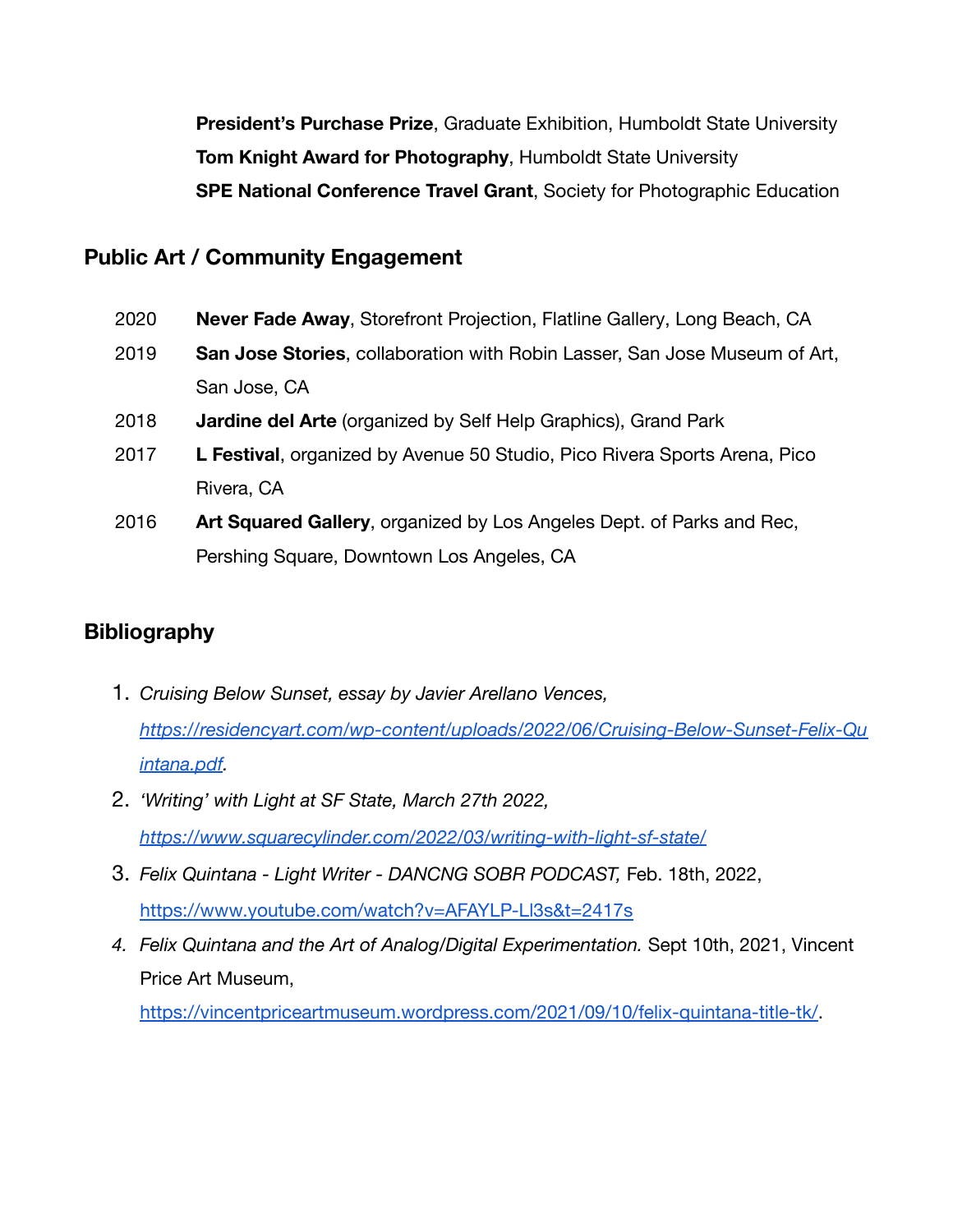5. The Way We See: An Interview with Artist Felix Quintana, Sept 23<sup>rd</sup>, 2021, Totem Magazine,

<http://www.totemmag.com/the-way-we-see-an-interview-with-artist-felix-quintana/>.

- 6. *You Gotta See It To Be It: An Interview with Felix Quintana*, Compound Editorial issue 2.0: Radical Empathy, Compound Long Beach, <https://www.compoundlb.com/editorial/radical-empathy/interview-with-felix-quintana>
- 7. Art Pick: Archive Machines, August 15<sup>th</sup> 2020, LA Weekly, <https://www.laweekly.com/art-pick-archive-machines/>.
- 8. *The beats and emojis flow as spoken words shelter on Instagram,* Los Angeles Times, April 30th 2020,

[https://www.latimes.com/entertainment-arts/books/story/2020-04-30/spoken-word-op](https://www.latimes.com/entertainment-arts/books/story/2020-04-30/spoken-word-open-mic-nights-shelter-in-place-under-the-pandemic) [en-mic-nights-shelter-in-place-under-the-pandemic](https://www.latimes.com/entertainment-arts/books/story/2020-04-30/spoken-word-open-mic-nights-shelter-in-place-under-the-pandemic).

9. *An LA Native Drives Us Through His Hometown – Using Google Street View*, March 29<sup>th</sup>, 2020, National Public Radio,

[https://www.npr.org/sections/pictureshow/2020/03/29/818252132/an-la-native-drives](https://www.npr.org/sections/pictureshow/2020/03/29/818252132/an-la-native-drives-us-through-his-hometown-using-google-street-view)[us-through-his-hometown-using-google-street-view.](https://www.npr.org/sections/pictureshow/2020/03/29/818252132/an-la-native-drives-us-through-his-hometown-using-google-street-view)

10.*Existence and Resistance, Photographer Felix Quintana Chronicles The Beauitful LA* Urban Landscape, February 25<sup>th</sup> 2020, Amadeus Magazine,

<http://amadeusmag.com/blog/felix-quintana-existence-resistance-photography/>.

- 11.*Felix F. Quintana at The Ramp Gallery*, published by SOMARTS, San Francisco, CA, August 21<sup>st</sup> 2019, [https://www.somarts.org/events/felixfquintana/.](https://www.somarts.org/events/felixfquintana/)
- 12.*MFA NOW 2019*, published by Root Division, San Francisco, CA
- 13.*LATAM100: Karen Rivandeneira and Felix Quintana* by Don Gregorio Anton, Fototazo, 2017.

http://www.fototazo.com/2017/02/latam-f100-karen-miranda-rivadeneira-felix-quintana .html

14. *Felix Quintana: Photographer of* Light by Aimee Santos, Studio Visit LA, 2016. <https://studiovisit.la/artists/felixquintana>.